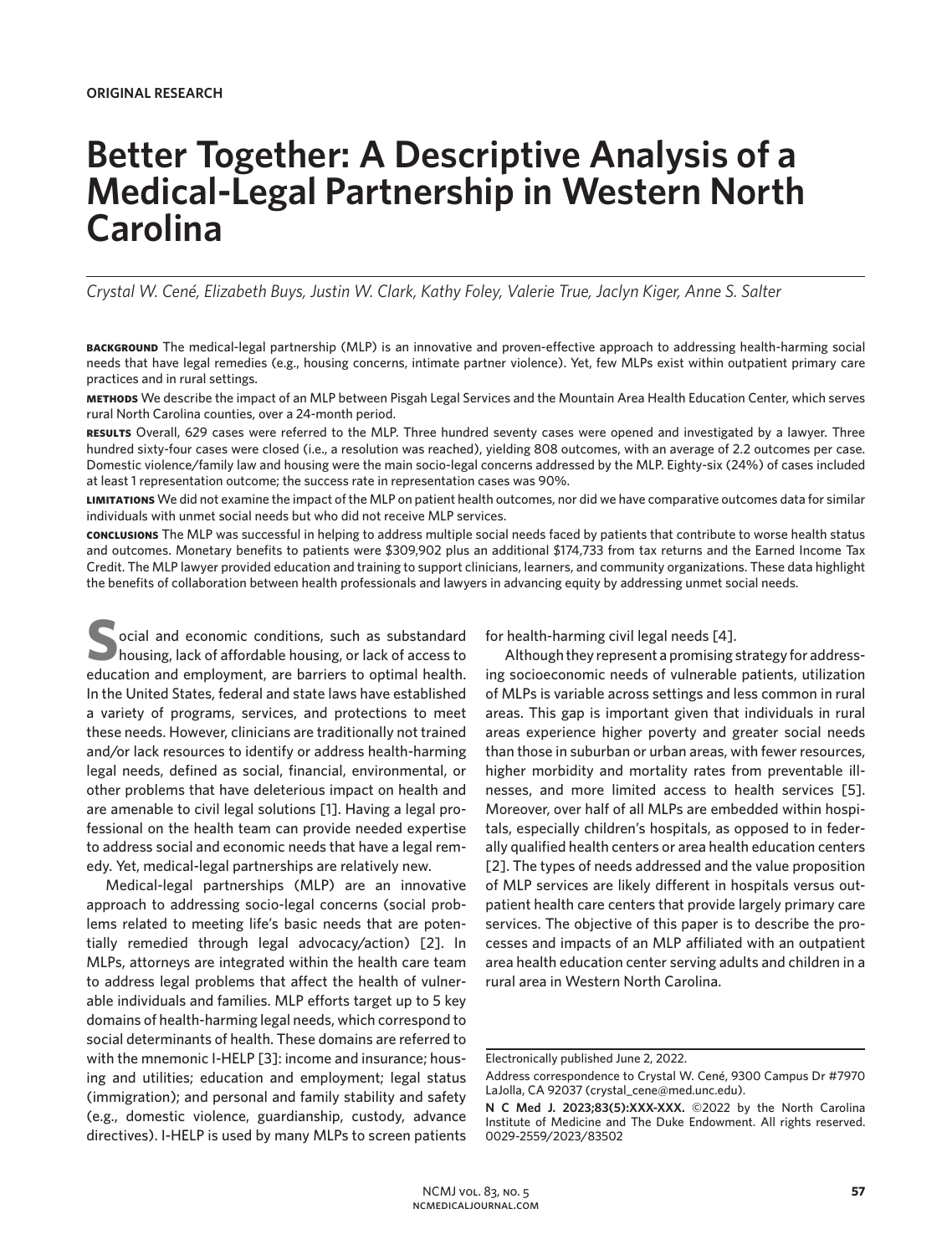# **Methods**

# *Description of the Health Center and Legal Partner*

Mountain Area Health Education Center (MAHEC) opened in 1974 as part of the area health education center statewide system to increase health education throughout the state. MAHEC has both a clinical/care-delivery mission and a mission to train future health care providers. MAHEC is a safety-net provider, offering primary health care services to patients regardless of their ability to pay [6]. MAHEC is especially concerned with the supply, retention, and quality of clinicians in rural parts of the state, where population density is low. MAHEC has over 17,000 annual patient visits and serves 16 western counties in North Carolina that are part of the Appalachian Mountain region [6]. Some people in Western North Carolina face challenges due to a lack of affordable housing options, limited or nonexistent public transportation, and insufficient access to living wage jobs [7]. Many patients live in rural areas that are far from medical care, social services, employment opportunities, higher education, and other key resources.

Pisgah Legal Services is a community-based nonprofit law firm with a 41-year track record of effective service delivery that helps low-income people meet their most basic and urgent needs. Attorneys work collaboratively with dozens of nonprofit and government partners across the region to improve services and tackle tough community problems [8]. The mission of PLS is to pursue justice by providing legal assistance and advocacy to low-income people in Western North Carolina to meet their basic needs and improve their lives. PLS offers free civil legal aid consultations and representation, ACA Marketplace assistance, and free tax preparation to qualifying families. PLS's primary service area includes all 16 counties covered by MAHEC, plus 2 additional counties (Avery and Burke) [9].

#### *Description of Medical Legal Partnership*

In 2006, Mission Health and PLS formed Health, Education, and Legal Support (HEALS), the first medical-legal partnership in Western North Carolina to use lawyers as a part of the health care team in the hospital to address social determinants of health. In 2017, PLS and MAHEC joined together to form an MLP for the outpatient setting. This outpatient MLP provided patients with access to PLS during routine appointments rather than only in acute health care situations. The MAHEC MLP was originally designed to implement services for underserved individuals who utilized the health center in rural Western North Carolina and educate learners on legal solutions that impact health. Additionally, specific grant funding from Wells Fargo was used to support the MLP's Earned Income Tax Credit program work. The Earned Income Tax Credit program, the largest needs-tested anti-poverty cash assistance program, helps low-income workers receive a subsidy in the form of a tax credit. Volunteer tax preparers, who are certified by the Internal Revenue Service and

trained by PLS, help coordinate this program and prepare taxes for qualifying MAHEC patients and employees on-site. MAHEC employees were included because many of them are also MAHEC patients, and the partnership wanted to offer MAHEC employees all the potential benefits that are available to other MAHEC patients.

Formal process, impact, and outcome evaluation were not original goals of the MLP. However, based on perceptions of program success, the partners chose to conduct an evaluation of the program using existing program documentation. The staffing model utilized an embedded poverty law attorney who is generally present on site at the health center from 8:30AM to 5:00PM daily.

Figure 1 outlines the disposition of referrals and subsequent outcomes. Referrals to the MLP attorney come from MAHEC outpatient clinicians from Family Medicine, Obstetrics and Gynecology (Ob-Gyn), Behavioral Health (services provided within Family Medicine and Ob-Gyn), the Dental clinic, and from Buncombe County Medicaid Care Managers and patient financial advocates. Clinician referrals to the MLP are part of routine care. The decision to refer a patient to the MLP attorney is based on patient need, in the same way that a clinician might make a referral to a therapist, nutritionist, or another member of the health care team. There is no financial incentive for clinicians to make referrals to the MLP. The MLP attorney provides training on MLP services and referral processes to MAHEC learners at faculty and staff meetings and resident didactics at least once per year. Referrals are made via a "warm handoff" (i.e., walking the patient to the attorney's office), telephone, email, or fax and require completion of a referral form compliant with privacy laws. This form is scanned and sent via a protected system to comply with patient privacy laws and regulations.



record expungement, name change, licenses, and estates and probate cases c Conflict of interest, already represented, non-priority/out of scope case, over-income, over asset, outside PLS jurisdiction, insufficient merit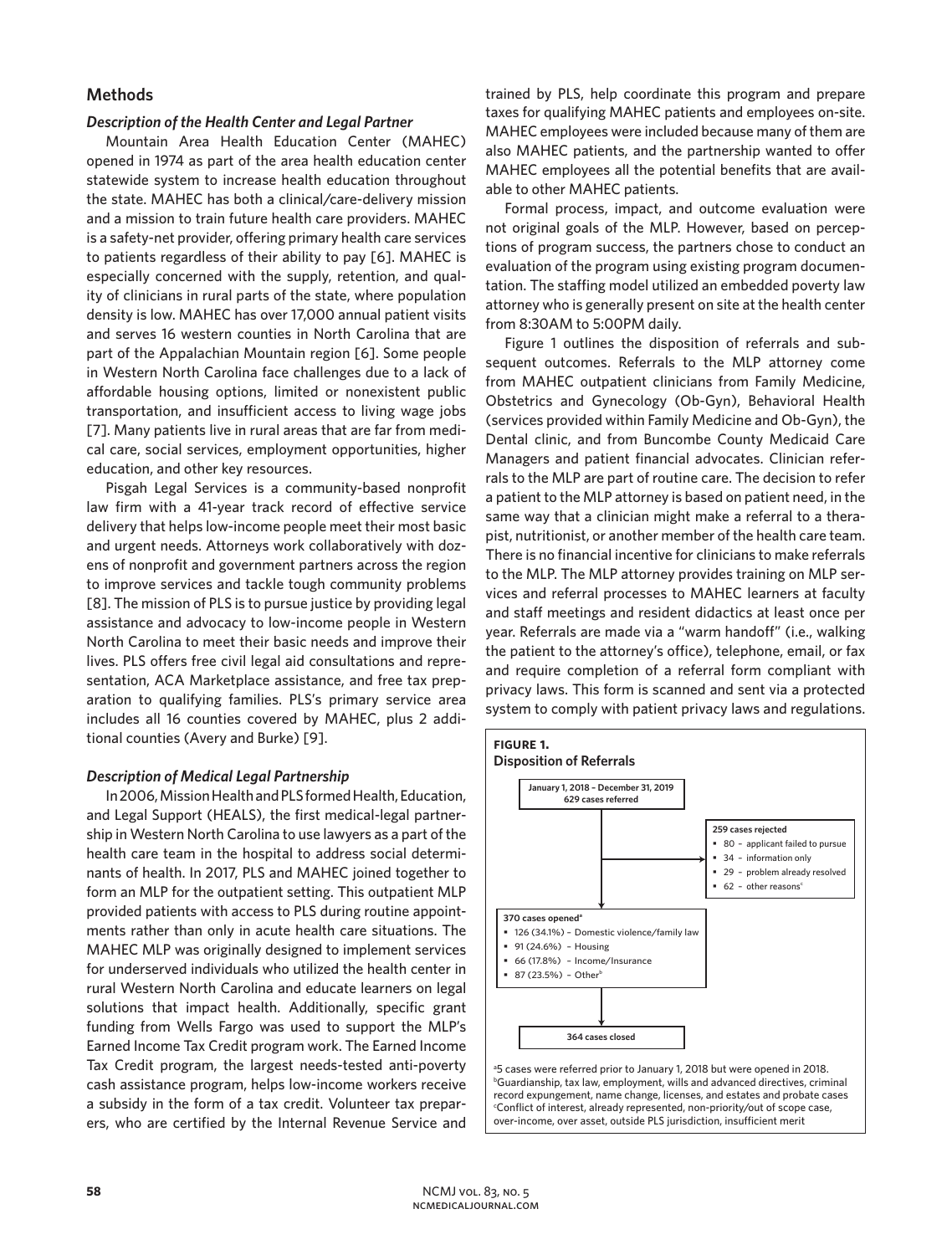Notably, completion of this form is a requirement of the health center; however, if a patient is uncomfortable signing the form, s/he could call the legal partner to receive services outside of the health center referral. Notably, referral source tracking did not start until July 2018.

Patients could meet with the attorney either before or after their appointment, or they could contact the attorney by telephone. The referral process was meant to reduce barriers to accessing legal services and help the health care team address upstream health issues that are exacerbated by a social need. The attorney then worked the patient's case until a resolution was reached (i.e., case was closed). Certain concerns, such as criminal issues and personal injury, were outside the scope of the MLP.

# *Data Collection/Measurement*

To evaluate the impact of the MLP, we examined descriptive data over a 24–month period from January 1, 2018, to December 31, 2019. In 2020, after the onset of the COVID-19 pandemic, the MLP entered a time of transition, operating remotely and increasing services in the areas of unemployment law and stimulus check assistance. Likewise, MAHEC increased its telehealth appointment capacity and created a Resource Center to be readily available to providers and staff members to connect patients with community resources, including the MLP.

Standardized quarterly reports provide information on all referrals received, including: referral source; type of social-economic need; a detailed breakdown of specific types of case outcomes; quantifiable benefits, which are monetary or otherwise directly calculable benefits (i.e., monthly Supplemental Security Income or monthly housing vouchers received by patients and MAHEC because of the legal assistance); and total number of client contacts and "closed" cases (i.e., a resolution was reached). Reports also included a complete description of all educational and outreach activities conducted by the attorney. Since there is no standard way to categorize or report on educational and outreach activities conducted by the attorney, the evaluation team, with input from the MLP attorney, chose to categorize these activities into those which supported: 1) community partnerships and education; 2) education of health center staff and clinicians regarding health-harming socio-legal needs and legal services; and 3) outreach to increase referrals to the MLP, including referrals for the Earned Income Tax Credit program and the Affordable Care Act services. Two members of the research team independently reviewed and categorized all the activity descriptions on each quarterly report. A third member of the research team resolved any conflicts in the categorization between the 2 research team members.

This evaluation was exempt from Institutional Review Board approval.

# *Data Analysis*

To evaluate the needs addressed by the MLP, the evaluation team conducted a secondary analysis of 8 quarters of aggregated, deidentified data, using descriptive statistics (means, proportions as appropriate). Similarly, we used descriptive statistics to analyze the educational and outreach activities. Given the descriptive nature of the evaluation, we did not conduct hypothesis testing or use multivariate statistical analyses.

# **Results**

Overall, 629 cases were referred to the MLP and reviewed during the 24–month evaluation period from January 1, 2018, to December 31, 2019. Two hundred fifty-nine referrals were rejected for various reasons (Figure 1). Three hundred seventy cases were opened and investigated by the attorney

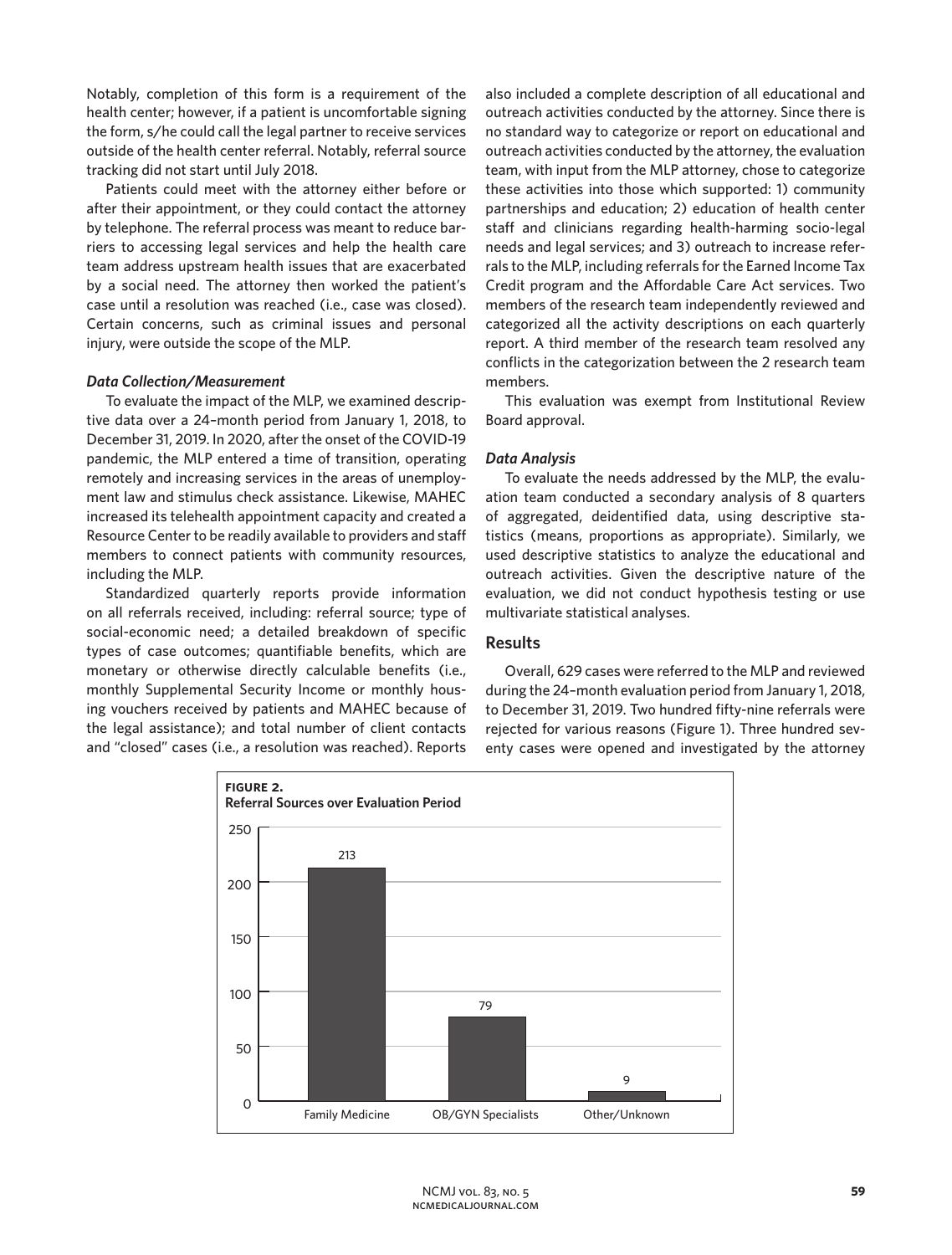

during this period. Notably, 5 cases were referred prior to January 1, 2018, but were not opened and investigated until 2018. Of the 629 referrals, the referral source is described for 301, as shown in Figure 2. Of the 370 opened cases, approximately 34% were for domestic violence/family law, followed by 25% for housing issues. Figure 3 shows the breakdown of opened cases by need type. The mean age of clients with cases opened during this period was 41 years; 87% were female; 69% were non-Hispanic white, 18% were non-Hispanic Black, and 8% were Hispanic. The households represented by the 370 opened cases included 559 adults and 394 children under age 18.

Three hundred sixty-four cases were closed during this period (Figure 4). These closed cases yielded 808 outcomes, with an average of 2.2 outcomes per case. Eighty-six (24%) cases included at least 1 "representation" outcome. This is in contrast with closed cases that involved "advice only" and did not require representation by the attorney. Of note, the success rate in representation cases was 90%, and only 2% (n = 9) of cases had 1 or more loss outcomes (i.e., not in the client's favor). Over this time, monetary benefits were significant, at \$309,902, largely due to securing Social Security benefits for patients. Figure 5 shows a graph of the total number of education and outreach activities conducted during the evaluation period.

# **Discussion**

We describe the socio-legal needs evaluated by the MLP over a 24–month period and highlight the benefit of MLP services to patients, clinicians and staff, and the health center.

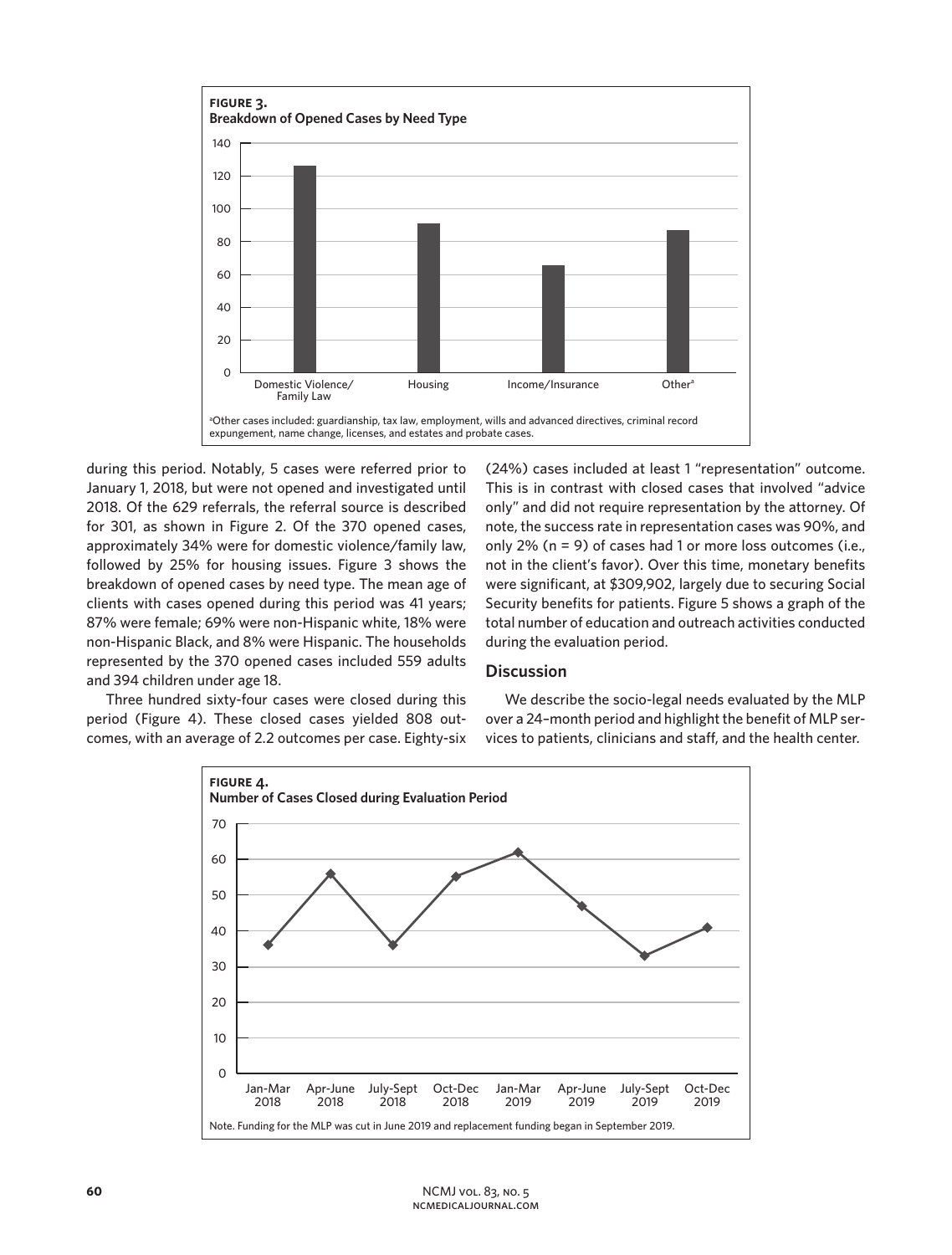

#### *Patients*

As a *general population* model MLP (i.e., civil legal services are available to the health center's general patient population), the MLP has been effective at addressing unmet legal needs of rural patients, having a positive outcome in 90% of the representation cases and generating over \$300,000 in monetary benefits (avoided and recovered), plus an additional \$174,733 if we include money from tax returns and Earned Income Tax Credit. Previous studies have documented the beneficial short- and long-term health effects of Earned Income Tax Credit [10–13].

Domestic violence/family law and housing were the main socio-legal concerns addressed by the MLP. This is consistent with other MLP studies, including those conducted in ambulatory care clinics [14, 15]. Domestic or intimate partner violence (IPV) is common, affecting more than 1 in 3 women and 1 in 4 men [16]. Victims of this crime frequently visit health care settings, necessitating that health care teams be knowledgeable of laws and mandates around IPV. Having civil legal aid services available in health care settings is a promising but underutilized strategy, with proven effectiveness for the individual facing the violence, as well as a broader social return on investment [17, 18]. In other words, the benefits of an MLP outweigh the monetary investment required, and the benefits extend beyond the social need(s) addressed by the attorney. This is because there are other "downstream" negative consequences or costs that are averted by addressing the immediate need. One analysis found that investing in 100 new legal aid lawyers in Massachusetts would result in a savings of approximately \$16 million in avoided medical costs resulting from incidents of IPV [19].

The prevalence of civil legal needs among individuals experiencing homelessness and unstable housing situations is very high (more than 90%) based on a survey of a national sample of 48 homeless service sites across 26 states [20]. Studies have shown that low-income individuals with housing issues who receive MLP services were more likely to get adequate, affordable, and stable housing than similar individuals in the same community who did not have access to MLP services [15]. Despite this, few sites that serve this vulnerable population have MLPs [20]. Moreover, targeted legal assistance directed at improving housing conditions leads to improved health outcomes [15, 21, 22]. One study found a 91% reduction in emergency department visits for adult asthma patients following MLP-related housing interventions [22]. These studies highlight the value of MLPs for improving health outcomes for individuals living in rural and socioeconomically disadvantaged counties. Notably, housing ranked number one among social determinants of health issues that are critical to address in Western North Carolina, according to the 2018 Buncombe County Community Health Assessment [23].

# *Clinicians*

Our study demonstrates the benefit of an MLP to support clinician and staff education and training in legal solutions to health-harming social and economic needs. Our findings are consistent with other studies that document benefits of interprofessional medical-legal education for increasing attention to and screening for social determinants of health as well as referrals to legal resources for patients experiencing socioeconomic, environmental, or legal issues that affect their health [24, 25]. Clinicians want to know their patients' unmet social needs and such knowledge changes clinical decision-making, even if there are insufficient resources to mitigate the identified needs [26].

Interprofessional medical-legal education can improve clinicians' knowledge of resources and confidence in addressing patients' unmet social needs [24]. Moreover, findings from a 2016 survey of MLPs across the country found that the majority of clinicians had a positive view of MLP services due to their perceived benefits on improved patient outcomes, better patient adherence with medical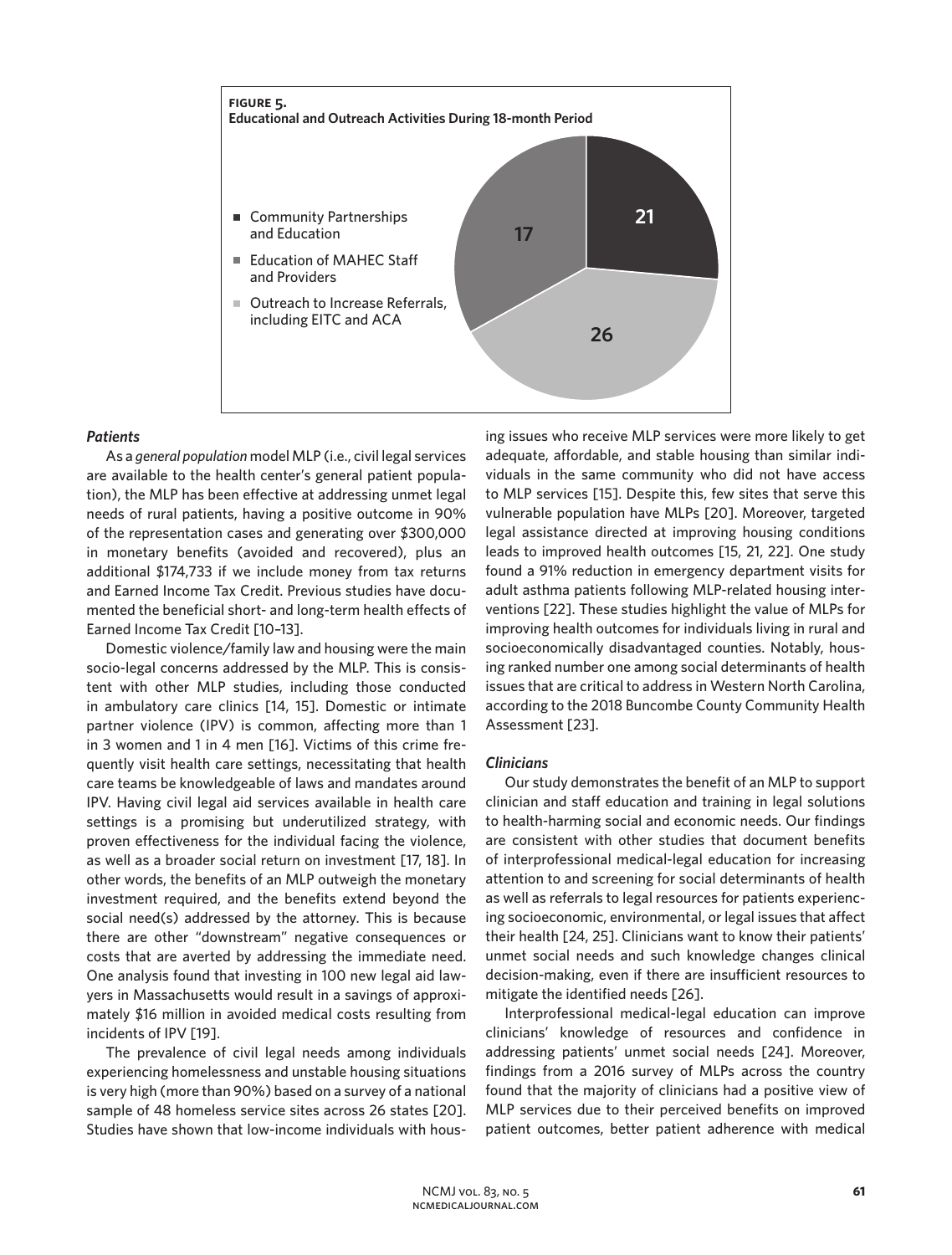treatment, and improved ability to perform "at the top of their license" [2]. The long-term impact of educating learners in poverty law and legal remedies for health-harming social needs remains unknown but is a ripe area for additional study.

# *Health Care Centers*

As health care centers strive to meet the Triple Aim of health care [27], they must move beyond providing only clinical services to addressing non-medical drivers of health. MLPs can be key players in this effort. Studies have documented economic benefits to the health center of having an MLP through resolving previously denied claims or nonreimbursed clinical services [5, 28].

However, the benefit and return on investment for an MLP may vary depending on the location of the MLP. Inpatient or hospital-based MLPs largely focus on helping obtain insurance benefits; in this situation, the monetary benefit is easier to calculate. Assessing return on investment for an outpatient MLP is more challenging since the benefits are often indirect and difficult to quantify, as they accrue to various stakeholders within and outside the health system and result from both *obtaining* care/services and *preventing* actions (e.g., avoiding an eviction). Evaluation of the return on investment and value proposition in ambulatory settings is an area that is ripe for future study.

This study has several notable limitations. First, we did not evaluate health outcomes of individuals who received MLP services, nor did we have comparative data on individuals with health-harming social needs with civil legal solutions who did not receive MLP services. Second, during the time of this evaluation MAHEC was not systematically screening all patients for social needs; therefore, the potential impact may be greater as more individuals are eligible for and receive MLP services. Third, since there is no standardized guidance for how to classify educational and outreach activities of the MLP, it is possible that we could have misclassified the activities. Fourth, the MAHEC MLP is an embedded MLP model, where the lawyer is present onsite in the clinic and performs the intake for the patients' social needs. While this model likely improves the likelihood that a patient will receive and follow through on a referral, it remains unclear whether this is a sustainable model, or one that can be replicated broadly. For other MLPs, the on-site lawyer functions more like a "traffic cop" who directs/refers patients to a broader network of lawyers who can address their particular social need. Other models do not have a lawyer on-site at all; instead, clinicians and attorneys use information-sharing agreements to facilitate communication regarding patients' needs and make referrals to community legal service providers.

Future research should seek to identify which model works best for whom, and under what circumstances, and how assistance from an MLP impacts health outcomes. Initiatives such as NCCARE360 might help answer some of the unanswered questions. NCCARE360 is the first statewide network that unites health care and human services organizations with a shared technology to enable a coordinated, community-oriented, person-centered approach to delivering care, including providing civil legal aid services, in North Carolina [29].

# **Conclusion and Implications**

Addressing health-harming social needs is critical to achieving health equity—the *opportunity* for all individuals to attain their full health potential, regardless of demographic, social, economic, or geographic strata [30]. As health systems increase efforts to screen for and address healthrelated social needs, it is apparent that there is a clustering of social needs within the same individual. As such, there is a need for interventions like MLPs, which can simultaneously address multiple social needs. However, the difference between civil legal aid *needs* and civil legal aid service *provision*, referred to as the "justice gap," persists due to inadequate funding for civil legal aid, including MLPs [31, 32]. Several national organizations, including the American Bar Association, the American Academy of Pediatrics, the American Medical Association, and the Agency for Healthcare Research and Quality, support and promote the MLP model [33–36]. Policy makers, in collaboration with funders, must work closely with clinicians, attorneys, and researchers to fully realize the potential for MLPs to improve population health and advance health equity.

**Crystal W. Cené, MD, MPH** professor of medicine and chief administrative officer, Health Equity, Diversity, and Inclusion, University of California, San Diego Health; professor of medicine, University of California, San Diego, California.

**Elizabeth Buys, MD** department chair, Department of Obstetrics and Gynecology, Mountain Area Health Education Center, Asheville, North Carolina.

**Justin W. Clark, BS** UNC Health Care, Chapel Hill, North Carolina.

**Kathy Foley, PhD** research scientist, UNC Health Sciences, Mountain Area Health Education Center, Asheville, North Carolina.

**Valerie True, BS** grants manager, Pisgah Legal Services, Asheville, North Carolina.

**Jaclyn Kiger, JD, MSW** chief operations officer, Pisgah Legal Services, Asheville, North Carolina.

**Anne S. Salter, JD** managing attorney, Pisgah Legal Services, Asheville, North Carolina.

#### **Acknowledgments**

Disclosure of interests. VT, JK, and ASS are employees of Pisgah Legal Services. No conflicts were disclosed.

#### **References**

- 1. Krishnamurthy B, Hagins S, Lawton E, Sandel M. What we know and need to know about medical-legal partnership. *S C Law Rev.*  2015;67(2):377–388. https://scholarcommons.sc.edu/sclr/vol67/ iss2/12
- 2. Regenstein R, Trott J, Williamson A. *The State of the Medical-Legal Partnership Field: Findings from the 2016 National Center for Medical-Legal Partnership Surveys.* National Center for Medical Legal Partnership at The George Washington University; 2017. https:// medical-legalpartnership.org/wp-content/uploads/2017/07/2016- MLP-Survey-Report.pdf
- 3. Marple K. *Framing Legal Care as Health Care: A guide to help civil legal aid practitioners message their work to health care audiences.* The National Center for Medical-Legal Partnership; 2015. https://med-